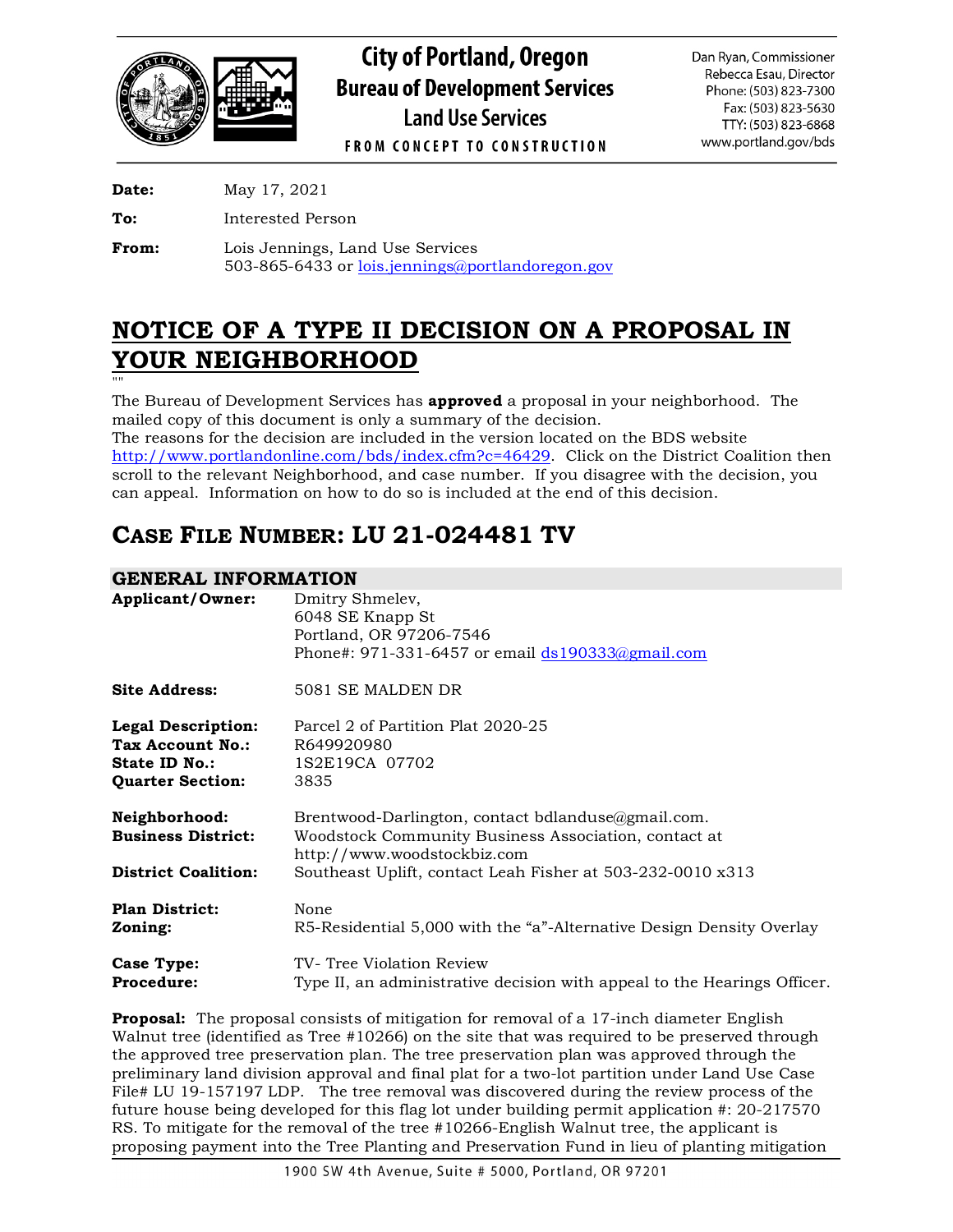trees. Other on-site tree plantings required by Title 33 development standards (tree density and flag lot landscaping) and easements on this flag lot, limit the available area to plant additional mitigation trees as shown on future development and landscape site. The applicant proposes a payment for 7.5-inches, which is equivalent to five (5) trees (1.5-inches each) as required by Table 853-1 Tree Replacement for Violations.

### **Relevant Approval Criteria:**

In order to be approved, this proposal must comply with the approval criteria of Title 33. The relevant criteria are 33.853.040.C – Correction to Violations.

# **ANALYSIS**

**Site and Vicinity:** The project site is currently a vacant flag lot on the north side of SE Malden Drive. Existing vegetation (grass and a deciduous cherry tree) remain on the site. Access to the site is via a 12-ft. access pole situated between the two neighboring properties. A recorded private access easement exists along the northeast corner of the flag. Neighboring properties are developed with single-family residential development.

**Zoning:** The R5 designation is one of the City's single-dwelling zones which is intended to preserve land for housing and to promote housing opportunities for individual households. The zone implements the comprehensive plan policies and designations for single-dwelling housing.

The "a"-Alternative Design Density overlay is intended to allow increased density that meets design compatibility requirements. It fosters owner-occupancy, focuses development on vacant sites, preserves existing housing stock, and encourages new development that is compatible with the surrounding residential neighborhood.

**Land Use History:** City records indicate that prior land use reviews include the following:

- MP 94-453 MP: Approval of a minor partition for two lots on July 24, 1994. No Final Plat for this preliminary decision was submitted to complete the land division process. The preliminary land division decision expired on July 24, 1997.
- LU19-157197 LDP: Preliminary approval of a two-lot minor partition that resulted in one standard single-dwelling lot (Parcel 1) and one Flag Lot (Parcel 2) with conditions of approval. The final plat for this preliminary land division was approved under Case File#, FP 19-15719. City Approval of the Final Plat was on April 7, 2020 and recorded with Multnomah County Deeds and Records on April 23, 2020.

**Agency Review:** A "Notice of Proposal in Your Neighborhood" was mailed **April 14, 2021**. The following Bureaus have responded with no issues or concerns:

- Fire Bureau
- Site Development Section of BDS
- Bureau of Parks-Forestry Division
- Life Safety Section of BDS

**Neighborhood Review:** A Notice of Proposal in Your Neighborhood was mailed on April 14, 2021. No written responses were received from either the Neighborhood Association or notified property owners in response to the proposal.

# **ZONING CODE APPROVAL CRITERIA**

#### **APPROVAL CRITERIA FOR TREE REVIEW**

#### **33.853.040 Approval Criteria**

**C. Corrections to violations. For corrections to violations of tree protection and tree preservation regulations of this Title, or violations of tree preservation**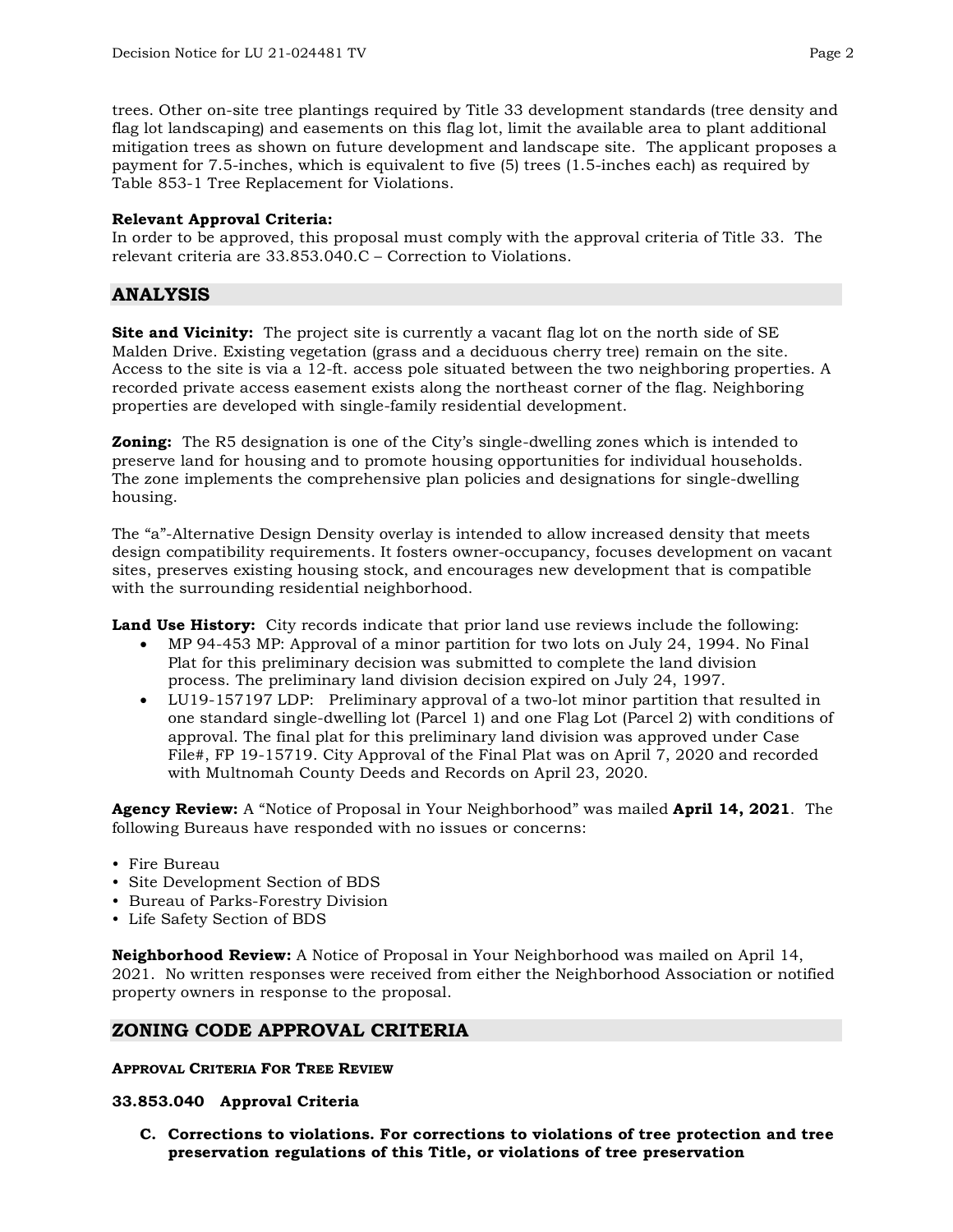**requirements of a land use review, the applicant must show the review body that all of the following approval criteria are met:**

- **1. Mitigation Plan;** 
	- **a. The applicant's mitigation plan meets the purpose of the regulation that was violated. Where the violation is of a tree preservation requirement of a land use review, the mitigation plan meets the purpose of the regulation that required the preservation plan; and**
	- **b. The mitigation plan includes replacement of trees cut, or the preservation and protection of additional trees on the site not originally proposed for preservation. If replacement of trees is proposed, the plan must at a minimum meet the requirements of Table 853-1. If additional trees on the site are proposed for preservation and protection, the applicant must submit an arborist's assessment indicating the suitability of the trees for preservation, recommendations for protection methods, and any remedial treatment that may be necessary to ensure the long-term viability of the trees. The total diameter of additional trees preserved must exceed the total diameter of trees cut.**

| <b>Table 853-1</b><br><b>Tree Replacement for Violation</b> |                               |  |  |
|-------------------------------------------------------------|-------------------------------|--|--|
| Size of tree removed<br>(inches in diameter)                | Number of Trees to be Planted |  |  |
| Up to $12$                                                  | 3 trees                       |  |  |
| More than 12 to up to 20                                    | 5 trees                       |  |  |
| More than 20 to up to 25                                    | 7 trees                       |  |  |
| More than 25 to up to 30                                    | 10 trees                      |  |  |
| More than 30                                                | 15 trees                      |  |  |

- **2. Replacement trees must be planted as follows:**
	- **a. On the site where the violation occurred;**
	- **b. If it is not possible to plant the trees on the site where the violation occurred, then the trees may be planted on other property owned by the applicant within the City of Portland. This includes property owned by a Homeowners' Association to which the applicant belongs;**
	- **c. If it is not possible to plant the trees as described in 2.a or b, then a payment in lieu of planting may be made to the Tree Planting and Preservation Fund**
- **3. Replacement trees must meet the requirements of Section 33.248.030, Plant Materials, unless the mitigation plan calls for different planting specifications to address concerns about plant survival or impacts on the site.**

**Findings:** The applicant has requested a Tree Preservation Violation Review in order to resolve the unauthorized removal of a 17-inch diameter English Walnut tree (identified as #10266) on Parcel 2 of Partition Plat #2020-25, which was required to be preserved and protected per LU 19-157197 LDP.

In order to meet this criterion, the applicant must provide sufficient mitigation to replace the values lost by the removal of the 17-inch diameter tree and satisfy the purpose of the regulation that was violated.

This review is for violation of a tree preservation plan in accordance with Chapter 33.630, Tree Preservation. The purpose of the regulation that required the preservation plan is as follows: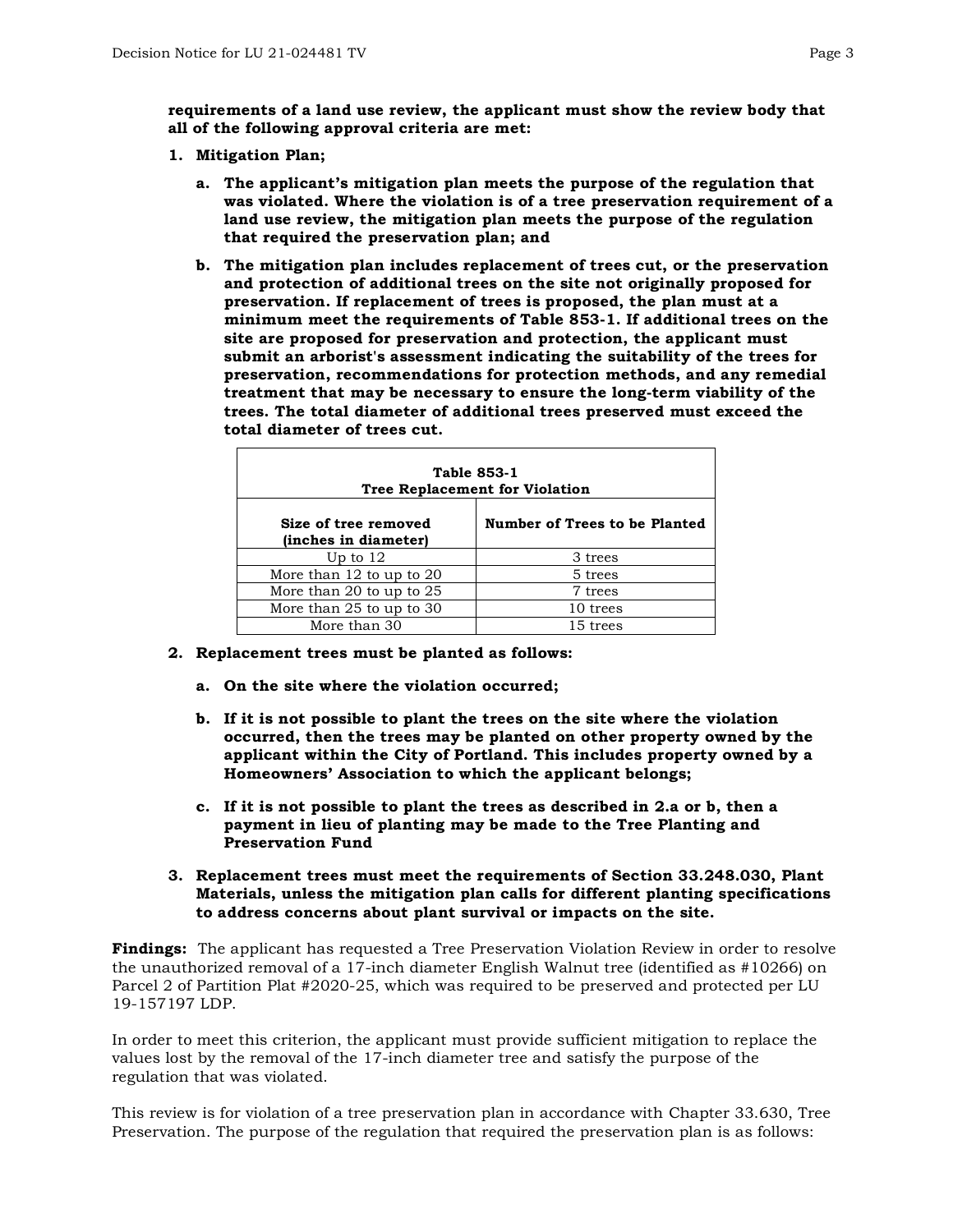### *33.630.010 Purpose*

*The land division process provides the flexibility and opportunity to promote creative site design that considers multiple objectives, including integration of trees. The regulations of this chapter require that trees be considered early in the design process with the goal of preserving high value trees and mitigating for the loss of trees. Desired benefits of trees include:*

- *Protecting public health through the absorption of air pollutants, contamination, and capturing carbon dioxide;*
- *Buffering from noise, wind, and storms;*
- *Providing visual screening and summer cooling;*
- *Reducing energy demand and urban heat island impacts;*
- *Filtering stormwater and reducing stormwater runoff;*
- *Reducing erosion, siltation, and flooding;*
- •*Stabilizing slopes;*
- *Enhancing property values;*
- *Providing fish and wildlife habitat, including support for native species biodiversity through the preservation and planting of native trees;*
- *Providing food for people and wildlife; and*
- *Contributing to the beauty of the City, its natural heritage, and the character of its neighborhoods.*

The regulations of Chapter 33.630 require that trees be considered early in the design process during a land division proposal with the goal of preserving high value trees and, when necessary, mitigating for the loss of trees. Some trees are exempt from the requirements of this chapter, if they are unhealthy, a nuisance species, within 10 feet of a building to remain on the site, within an existing right-of-way, or within an environmental zone.

Two trees, a English Walnut and Apple, with a total of tree diameter of 30-inches existed on the site per the original arborist report (Exhibit G.4) and were subject to the tree preservation regulations during the preliminary review of this subdivision, LU 19-157197 LDP (Exhibit G.5). Under the preliminary land division, LU 19-157197 LDP, the City considered the type of development which is allowed in the R5- Residential Zone and the allowed density for the site when reviewing land division layout and tree preservation on the site. During the preliminary land division, the applicant chose the healthier of the two trees, the 17-inch English Walnut and a total of 56% of total tree diameter on the site meeting Option #4 for Tree Preservation standards. Option # 4 is where all trees are less than 20 inches in diameter, preserve at least 35 percent of total tree diameter on the site. This proposal allowed the removal of one tree with the preservation of the other tree and now both are being removed. The unauthorized removal of 17-inch diameter English Walnut (Tree #10266) is what will be considered in this tree violation review.

The City considers the existing development, lot size, and location and number of replacement trees, species type, mature height, mature canopy spread and the overall health of trees as they mature on a site to determine if what is being proposed is feasible. A tree within 10-ft. of an existing building would not be considered for tree preservation under the preliminary land division review. Therefore, planting a tree within 10-feet of an existing building is not allowed when mitigating for a tree to be removed, since it will be a tree required to be preserved moving forward.

Table 853-1 states for a 17-inch tree removed a minimum of five (5) trees are required to be planted. Therefore, as part of this review the applicant must demonstrate there is sufficient available area on Parcel 2 for planting of the replacement trees for the removal of the English Walnut tree (Tree #10266) and also the planting of additional trees to meet tree density and Flag Lot Landscaping standards. The applicant submitted a future development plan (Exhibit C.2) demonstrating the combination of the required landscape buffer (L3) for flag lots, tree density standard, and reduced area due to the existing access easement, limits the availability of on-site tree mitigation plantings for this site. The applicant is proposing a payment into the Tree Planting and Preservation Fund in lieu of planting five mitigation trees. The future development site and landscape plan (Exhibit C.2) shows planting required for the L3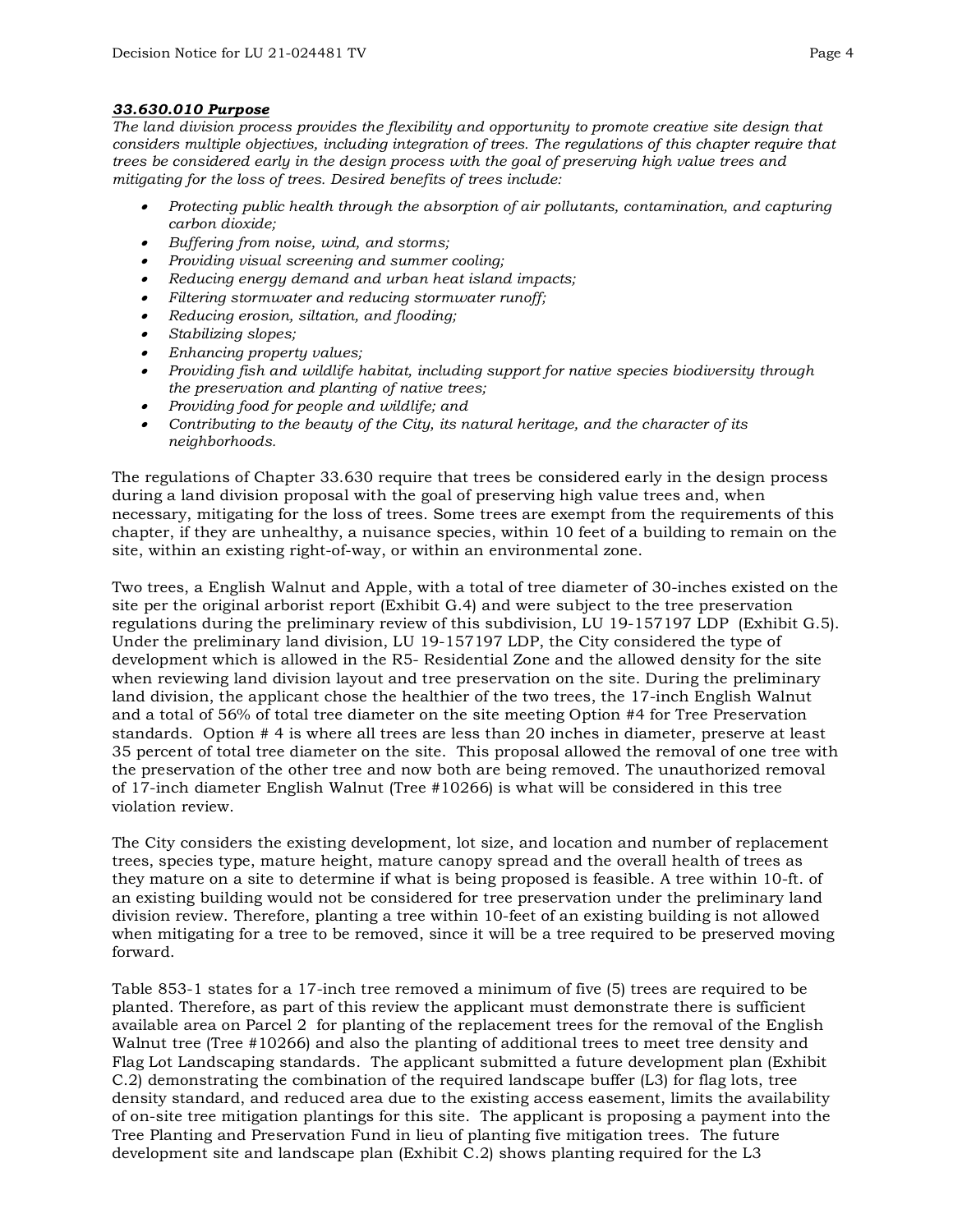landscape buffer and tree density to demonstrate the limitations to planting additional trees on the site. This future development site and landscape plan shows native trees from the Portland Plant list being included within the landscape buffer.

The subject site, Parcel 2 of Partition Plat 2020-25 is considered a flag lot, with a total site area of 6,212 square feet. The apple tree still exists on the site, but as shown in the preliminary decision will be removed for development on the site. The flag portion of the site is 4,952 s.f. in area and is where the future house will be developed. As shown on the final plat survey the flag area of the site has an existing access easement which limits the location of development and landscaping on the site. The applicant submitted a future development landscape plan showing trees required for flag lot landscape buffer and Title 11-tree density requirements for the new residential development. Flag Lot landscape area is required around the perimeter of the flag lot to buffer the flag portion from the surrounding lots. The landscape area is required to be at least 5-ft. deep and landscaped to the L3 landscape standard. The L3 landscape standard includes a combination of high shrubs, trees, and groundcover plants. Enough high evergreen shrubs must be planted form a continuous sight-obscuring evergreen screen that grows at least 6-feet high. In addition, one large tree is required per 30 linear feet of landscape area, one medium tree per 22 linear feet of landscape area, or one small tree per 15 linear feet of landscape area. Trees of different sizes may be combined to meet the standard. Ground cover plants must fully cover the remainder of the landscape area. For 6212 s.f. site area, a minimum of 2,485 square feet of tree canopy area is required to meet Title 11 -tree density requirement. These trees being planted within the 5-ft- flag lot landscape buffer area may be counted also toward Title 11-tree density.

In order to meet the required Flag Lot Landscape buffer and tree density, between 8 to 17 trees will have to be planted on the lot, depending on the size and species of the trees planted. According to the technical planting standards of Title 11, there is not enough room on this lot to accommodate both the trees and shrubs required to meet flag lot landscape buffer with tree density, and the additional trees that would have to be planted to mitigate the Tree Violation. The 5-mitigation trees are the minimum number of trees required for replacement. A payment into the fund is being chosen. However to further contribute to the purpose of the regulations, the applicant has shown on the future development landscape plan planting of native trees (Pacific Dogwood & Bitter Cherry) from the Portland Plant list. To provide more flexibility for the future owners of the lot only twenty-five percent  $(1/4)$  of the trees within the landscape buffer will be required to be chosen as native trees from the Portland Plant List. These native trees will provide greater benefits, such as wildlife habitat, shade, and increased stormwater absorption.

Therefore, considering location of the site within the City, the lot size where the violation occurred, existing easement on the site, and the proposed new development with landscaping requirements that will be occurring on Parcel 2, preserving the overall health of trees as they mature on the site with suitable area for planting, the City determined that it is appropriate to make Payment int the City Tree Preservation Fund in lieu of planting. With planting of some native trees from the Portland Plant List within the landscape buffer and payment of 7.5-inches of trees into City Tree Preservation Fund in lieu of planting will mitigate for the unauthorized removal of the 17-inch-English Walnut tree (Tree #10266).

The required mitigation is consistent with the purpose of Chapter 33.630, Tree Preservation as payment into the Tree Fund will contribute to the tree canopy and related benefits within the City, if not directly on the site, and requiring twenty-five percent of the trees within the Flag Lot landscape buffer to be Native trees from the Portland Plant will provide benefits directly on the site.

With conditions of approval requiring twenty-five percent of tress within the Flag Lot landscape buffer to be native trees from the Portland Plant list at the time of development and payment into the City Tree Fund the amount equivalent to 7.5 inches of trees prior to approval of building permits for development on the site, this criterion is met.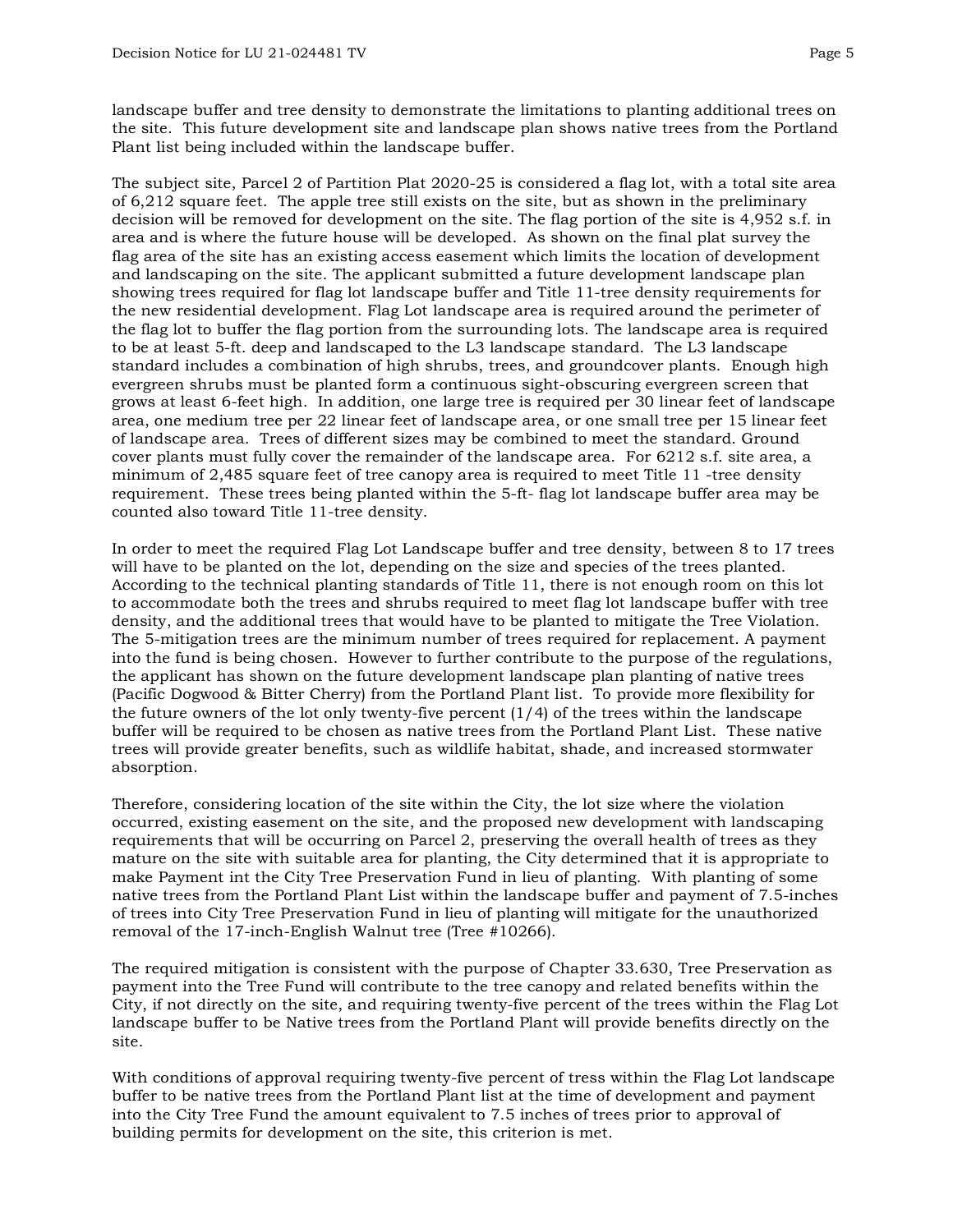## **DEVELOPMENT STANDARDS**

Unless specifically required in the approval criteria listed above, this proposal does not have to meet the development standards in order to be approved during this review process. The plans submitted for a building or zoning permit must demonstrate that all requirements of Title 11 can be met, and that all development standards of Title 33 can be met or have received an Adjustment or Modification via a land use review, prior to the approval of a building or zoning permit.

# **CONCLUSIONS**

-

As part of the two-lot land division (LU19-157197 LDP) that created the subject property, a 17 inch English Walnut was required to be preserved on this lot. The tree was discovered to be removed during the review of the future house on this lot under permit # 20-217570 RS. To address the violation, the applicant will be required to mitigate with a payment into the City's Tree Preservation and Planting Fund, as well as by planting native trees within the flag lot landscaping area on the site. As addressed in the findings above, the required mitigation will meet the purpose of Chapter 33.630, Tree Preservation, and the intent of the original land division decision to require retention of 35 percent of the total non-exempt tree diameter on the site. The mitigation requirements must be met prior to approval of the building permit for the new development on Parcel 2 of Partition Plat 2020-25.

# **ADMINISTRATIVE DECISION**

Approval of a Tree Violation Review to correct a violation resulting from the unauthorized removal of a 17-inch diameter English Walnut (Tree #10266) required to be preserved as part LU 19-157197 LDP**,** subject to the following conditions:

- A. Prior to Planning & Zoning Approval of a building permit for this site, the building plans/landscape plan must show twenty-five percent of the trees to be planted within the flag lot landscape buffer (33.110.240.F) to be native trees chosen from the Portland Plant List. The sheets on which this information appears must be labeled, "Mitigation Plantings as approved in Case File # LU 21-024481 TV. No field changes allowed."
- B. The applicant must pay into the City Tree Preservation and Planting Fund [Private Property Trees – Planting and Establishment, fee in Lieu (per inch)] the amount equivalent to 7.5 inches of trees. Payment must be made to the Bureau of Development Services, who administers the fund for the Parks Bureau. Payment must be completed prior to any building permit approval.

#### **Staff Planner: Lois Jennings**

Decision rendered by:  $\mathcal{BLL}$   $\mathcal{WML}$  on May 15, 2021

By authority of the Director of the Bureau of Development Services

#### **Decision mailed: May 17, 2021**

**About this Decision.** This land use decision is **not a permit** for development. Permits may be required prior to any work. Contact the Development Services Center at 503-823-7310 for information about permits.

**Procedural Information.** The application for this land use review was submitted on March 11, 2021, and was determined to be complete on April 9, 2021.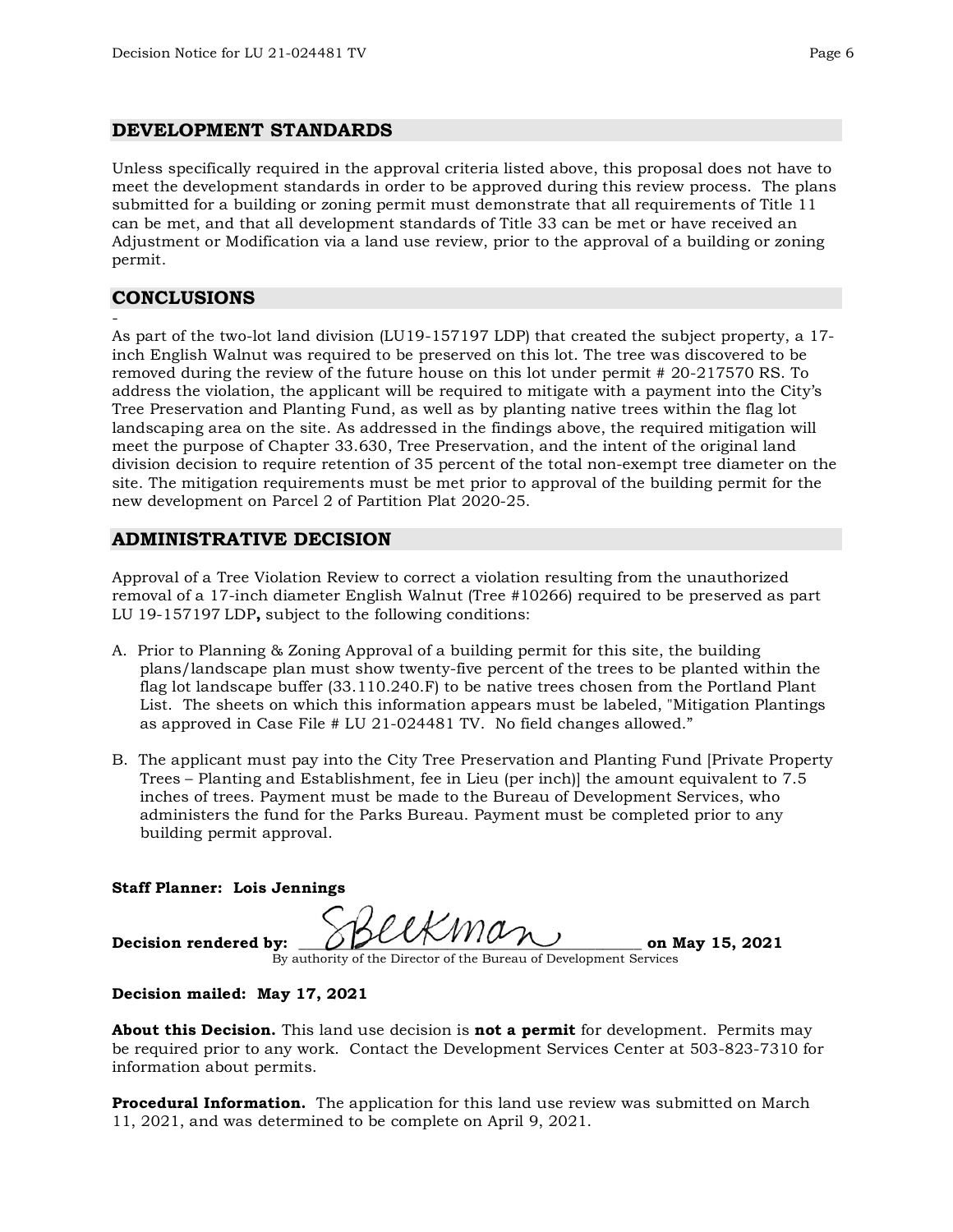*Zoning Code Section 33.700.080* states that Land Use Review applications are reviewed under the regulations in effect at the time the application was submitted, provided that the application is complete at the time of submittal, or complete within 180 days. Therefore this application was reviewed against the Zoning Code in effect on March 11, 2021.

*ORS 227.178* states the City must issue a final decision on Land Use Review applications within 120-days of the application being deemed complete. The 120-day review period may be waived or extended at the request of the applicant. In this case, the applicant did not waive or extend the 120-day review period. Unless further extended by the applicant, **the 120 days will expire on: August 7, 2021.**

**Some of the information contained in this report was provided by the applicant.** As required by Section 33.800.060 of the Portland Zoning Code, the burden of proof is on the applicant to show that the approval criteria are met. The Bureau of Development Services has independently reviewed the information submitted by the applicant and has included this information only where the Bureau of Development Services has determined the information satisfactorily demonstrates compliance with the applicable approval criteria. This report is the decision of the Bureau of Development Services with input from other City and public agencies.

**Conditions of Approval.** If approved, this project may be subject to a number of specific conditions, listed above. Compliance with the applicable conditions of approval must be documented in all related permit applications. Plans and drawings submitted during the permitting process must illustrate how applicable conditions of approval are met. Any project elements that are specifically required by conditions of approval must be shown on the plans, and labeled as such.

These conditions of approval run with the land, unless modified by future land use reviews. As used in the conditions, the term "applicant" includes the applicant for this land use review, any person undertaking development pursuant to this land use review, the proprietor of the use or development approved by this land use review, and the current owner and future owners of the property subject to this land use review.

**Appealing this decision.** This decision may be appealed to the Hearings Officer, and if appealed a hearing will be held. The appeal application form can be accessed at https://www.portlandoregon.gov/bds/45477. Appeals must be received **by 4:30 PM on May 31, 2021**. **The completed appeal application form must be emailed to [LandUseIntake@portlandoregon.gov](mailto:LandUseIntake@portlandoregon.gov) and to the planner listed on the first page of this decision.** If you do not have access to e-mail, please telephone the planner listed on the front page of this notice about submitting the appeal application. **An appeal fee of \$250 will be charged**. Once the completed appeal application form is received, Bureau of Development Services staff will contact you regarding paying the appeal fee. The appeal fee will be refunded if the appellant prevails. There is no fee for Office of Community and Civic Life recognized organizations for the appeal of Type II and IIx decisions on property within the organization's boundaries. The vote to appeal must be in accordance with the organization's bylaws. Please contact the planner listed on the front page of this decision for assistance in filing the appeal and information on fee waivers. Please see the appeal form for additional information.

If you are interested in viewing information in this file, please contact the planner listed on the front of this notice. The planner can email you documents from the file. A fee would be required for all requests for paper copies of file documents. Additional information about the City of Portland, and city bureaus is available online at [https://www.portland.gov.](https://www.portland.gov/) A digital copy of the Portland Zoning Code is available online at [https://www.portlandoregon.gov/zoningcode.](https://www.portlandoregon.gov/zoningcode)

**Attending the hearing.** If this decision is appealed, a hearing will be scheduled, and you will be notified of the date and time of the hearing. The decision of the Hearings Officer is final; any further appeal must be made to the Oregon Land Use Board of Appeals (LUBA) within 21 days of the date of mailing the decision, pursuant to ORS 197.620 and 197.830. Contact LUBA at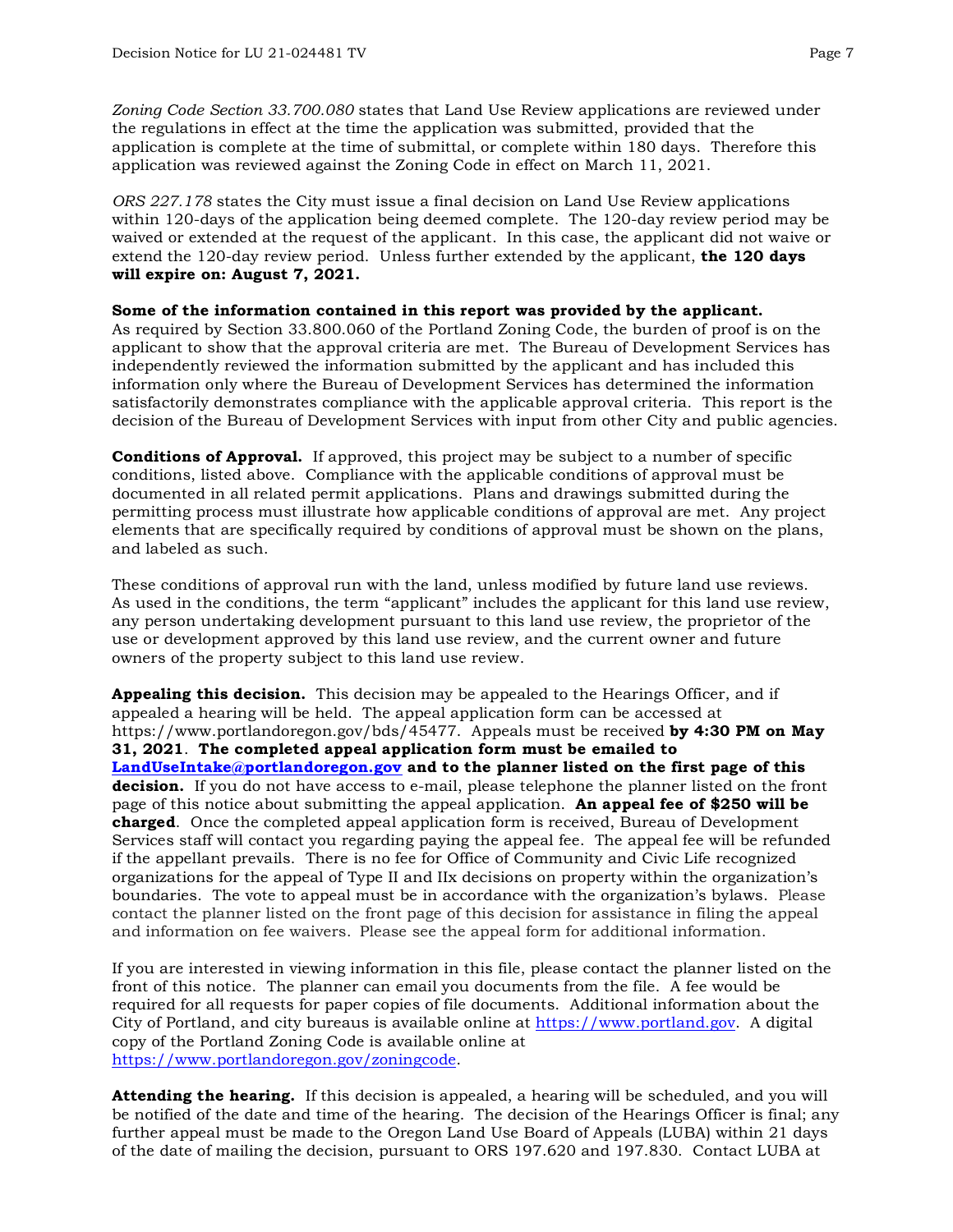775 Summer St NE, Suite 330, Salem, Oregon 97301-1283, or phone 1-503-373-1265 for further information.

Failure to raise an issue by the close of the record at or following the final hearing on this case, in person or by letter, may preclude an appeal to the Land Use Board of Appeals (LUBA) on that issue. Also, if you do not raise an issue with enough specificity to give the Hearings Officer an opportunity to respond to it, that also may preclude an appeal to LUBA on that issue.

## **Recording the final decision.**

If this Land Use Review is approved the final decision will be recorded with the Multnomah County Recorder.

• *Unless appealed,* the final decision will be recorded after May 31, 2021 by the Bureau of Development Services.

The applicant, builder, or a representative does not need to record the final decision with the Multnomah County Recorder.

For further information on your recording documents please call the Bureau of Development Services Land Use Services Division at 503-823-0625.

**Expiration of this approval.** An approval expires three years from the date the final decision is rendered unless a building permit has been issued, or the approved activity has begun.

Where a site has received approval for multiple developments, and a building permit is not issued for all of the approved development within three years of the date of the final decision, a new land use review will be required before a permit will be issued for the remaining development, subject to the Zoning Code in effect at that time.

**Applying for your permits.** A building permit, occupancy permit, or development permit may be required before carrying out an approved project. At the time they apply for a permit, permittees must demonstrate compliance with:

- All conditions imposed herein;
- All applicable development standards, unless specifically exempted as part of this land use review;
- All requirements of the building code; and
- All provisions of the Municipal Code of the City of Portland, and all other applicable ordinances, provisions and regulations of the City.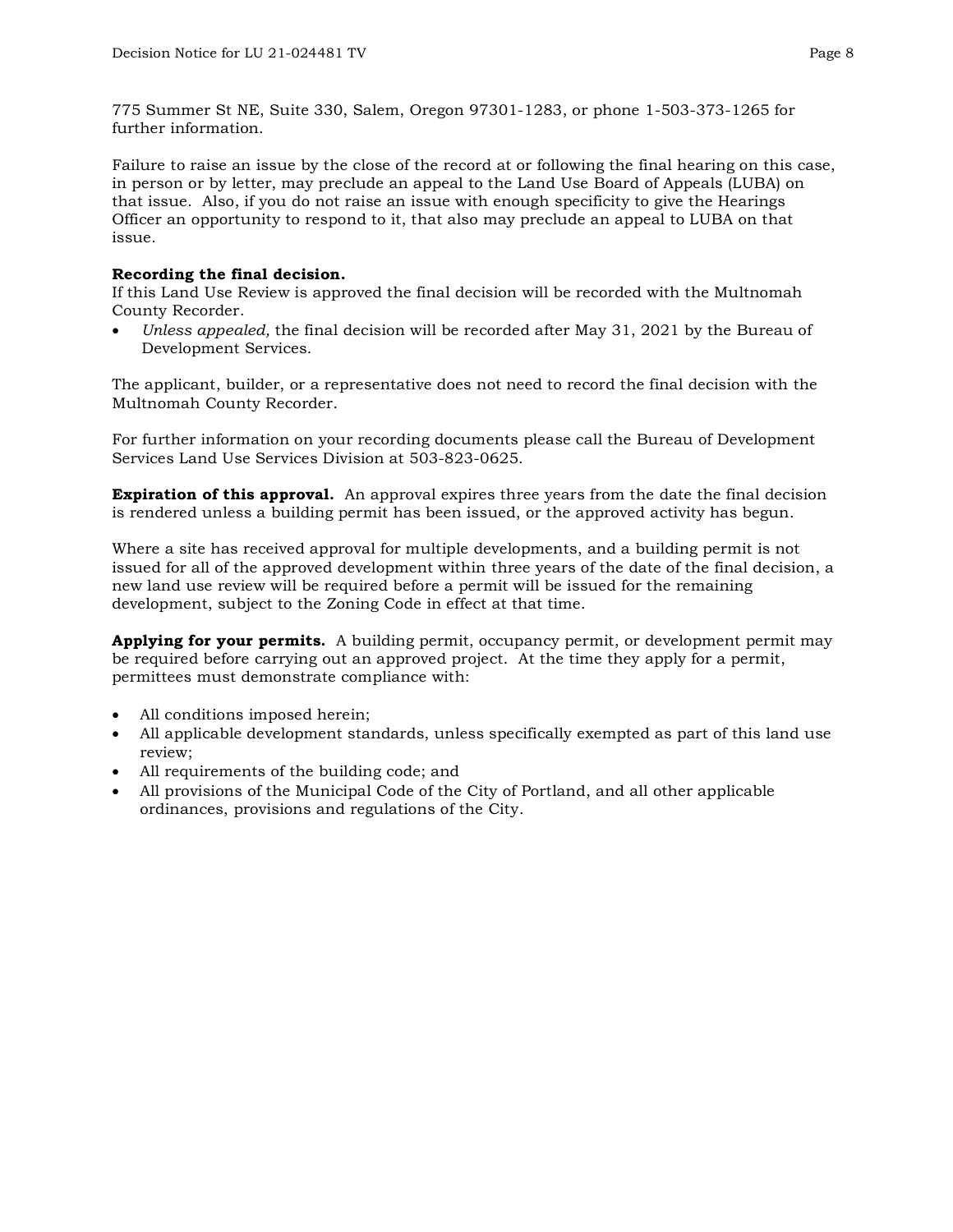#### **EXHIBITS**

#### NOT ATTACHED UNLESS INDICATED

- A. Applicant's Statement
	- 1. Original Narrative
	- 2. Approved Tree Protection Plan submitted by applicant
	- 3. A Beautiful Tree and Gardens LLC -Arborist Report
	- 4. New Tree Protection Plan
	- 5. April 9, 2021 Revised Narrative
	- 6. April 9, 2021 New House Site & Landscape Plan
- B. Zoning Map (attached)
- C. Plans/Drawings:
	- 1. Tree Violation Site Plan
	- 2. Future new house site and landscape plan
- D. Notification information:
	- 1. Mailing list
	- 2. Mailed notice
- E. Agency Responses:
	- 1. Fire Bureau
	- 2. Site Development Review Section of BDS
	- 3. Bureau of Parks, Forestry Division
	- 4. Life Safety Section of BDS
- F. Correspondence: None
- G. Other:
	- 1. Original LU Application
	- 2. Copy of Approved Exhibit C.2-Approved Tree Preservation Plan per LU19-157197 LDP
	- 3. Incomplete Letter
	- 4. Copy of original tree preservation plan
	- 5. Copy of LU19-157197 LDP Preliminary Decision

**The Bureau of Development Services is committed to providing equal access to information and hearings. Please notify us no less than five business days prior to the event if you need special accommodations. Call 503-823-7300 (TTY 503-823-6868).**